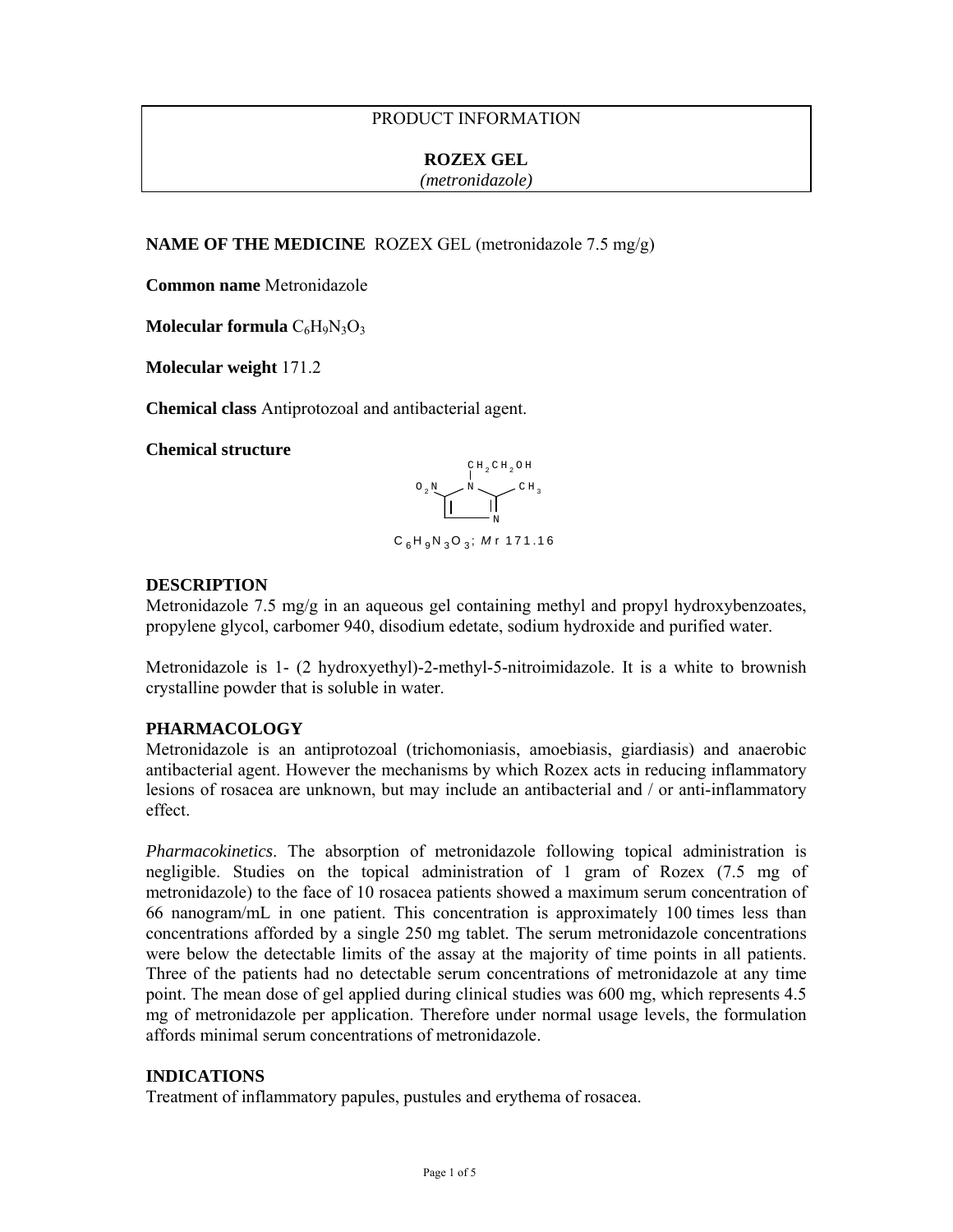## **CONTRAINDICATIONS**

Contraindicated in individuals with a history of hypersensitivity to metronidazole, hydroxybenzoates or other ingredients of the formulation.

## **PRECAUTIONS**

Rozex has been reported to irritate the eyes (watering), therefore contact with the eyes and mucous membranes should be avoided. If a reaction suggesting local irritation occurs, patients should be directed to use the medication less frequently, discontinue use temporarily or discontinue use until further instructions. Metronidazole is a nitroimidazole compound and should be used with care in patients with evidence or a history of blood dyscrasia.

Metronidazole transforms into inactive metabolite due to UV exposure, therefore its efficacy decreases significantly. Phototoxic side-effects haven't been reported in clinical trials in relation to metronidazole.

Patients should be advised to avoid or minimize exposure of areas treated with topical metronidazole to sunlight or other sources of UV light (see section: carcinogenicity, mutagenicity and impairment of fertility). Unnecessary or prolonged use of this medication should be avoided, as the long-term safety of topical metronidazole is unknown.

## **Effects on fertility**

Oral metronidazole caused hypospermatogenesis, infertility and abnormal spermatozoa in mice and rats with a NOEL in rats being about 200 times the estimated human metronidazole dose contained in the Rozex gel, based on body surface area.

## **Use In Pregnancy**

#### **(Category B2)**

There is no experience to date with the use of Rozex in pregnancy. In case of oral administration, metronidazole crosses the placental barrier and rapidly enters the foetal circulation. There is inadequate evidence of the safety of metronidazole in human pregnancy. In animal studies metronidazole was not teratogenic or embryotoxic unless administered at extremely high doses. Because there are no well-controlled studies of therapy with Rozex gel in pregnant women, Rozex gel should not be used during pregnancy.

#### **Use in lactation**

After oral administration metronidazole is excreted in breast milk in concentrations similar to those found in the plasma. Metronidazole blood levels from topical application are significantly lower than those achieved after oral metronidazole. A decision should be made to discontinue nursing or to discontinue the drug, taking into account the importance of the drug to the mother.

#### **Use in children**

Rozex (metronidazole 0.75%) gel has not been studied in children. Rosacea is a skin disorder which principally affects adults. Rozex is not recommended for use in children due to a lack of data on safety and efficacy.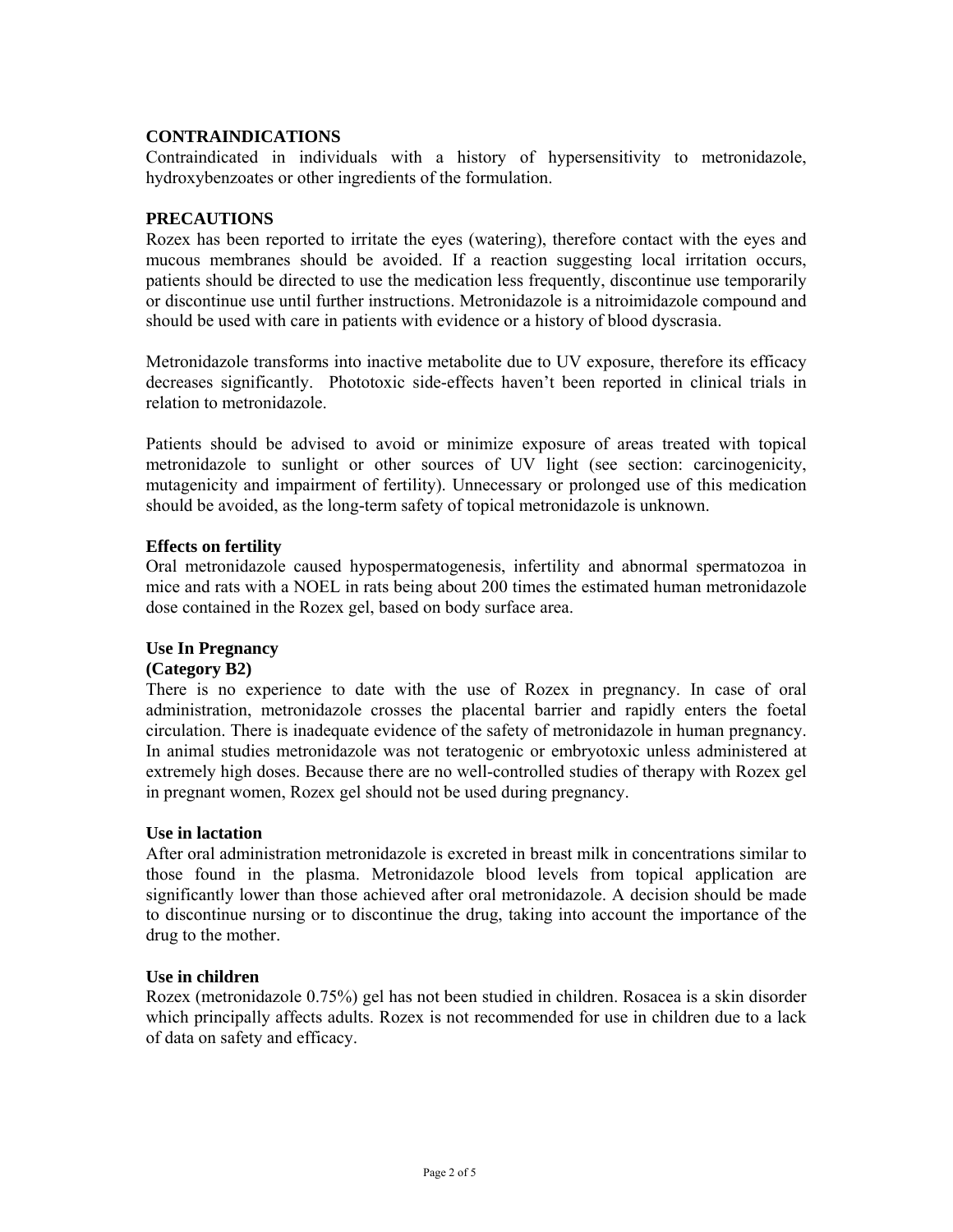## **Carcinogenicity**

Animal studies with oral metronidazole showed increased incidences of tumour in the lung, liver, testes, reticulum, mammary gland and pituitary gland in certain rodent species. Evidence of photocarcinogenicity of metronidazole has also been reported in mice. Although there is no evidence to date of a carcinogenic effect in humans it is prudent to avoid unnecessary and prolonged use of Rozex gel and to avoid or to minimise exposure of sites treated with Rozex gel to the sun.

## **Genotoxicity**

Metronidazole has shown evidence of mutagenic activity in several bacterial systems. In addition, a dose response increase in the frequency of micronuclei was observed in mice after intraperitoneal injection and an increase in chromosome aberrations has been found in human lymphocyte cultures. The benefit/risk ratio should therefore be carefully assessed in each case particularly in relation to the severity of the disease and the age of the patient.

# **INTERACTIONS WITH OTHER MEDICINES**

Drug interactions are less likely with topical administration but should be kept in mind when Rozex is prescribed for patients who are receiving anticoagulent treatment. Nevertheless, it should be mentioned that disulfiram-like reactions has been reported in small number of patients taking metronidazole and alcohol concomitantly.

Oral metronidazole has been reported to potentiate the anticoagulent effect of coumarin and warfarin resulting in a prolongation of prothrombin time. The effect of topical metronidazole on prothrombin is not known.

## **ADVERSE EFFECTS**

Because of the minimal absorption of metronidazole and consequently its insignificant plasma concentration after topical administration, the adverse experiences reported with the oral form of the drug have not been reported with Rozex. Adverse reactions reported with Rozex include eye irritation (watering) if the gel is applied too closely to this area, transient redness, mild dryness, burning and skin irritation. None of the side effects exceeded an incidence of 2% of patients.

The following spontaneous adverse experiences have been reported, and within each system organ class, are ranked by frequency, using the following convention:

Very common  $(\geq 1/10)$ Common ( $\geq$ 1/100, < 1/10) Uncommon (≥ 1/ 1,000, < 1/100) Rare  $(≥1/10,000, ≤1/1,000)$ Very rare  $(1/10,000)$ , including isolated reports

Skin and subcutaneous tissue disorders

Common: dry skin, erythema, pruritus, skin discomfort (burning, pain of skin/stinging), skin irritation, worsening of rosacea.

Unknown frequency: contact dermatitis, skin exfoliation, swelling face (\*), seborrhea, skin infection, sunburn, urticaria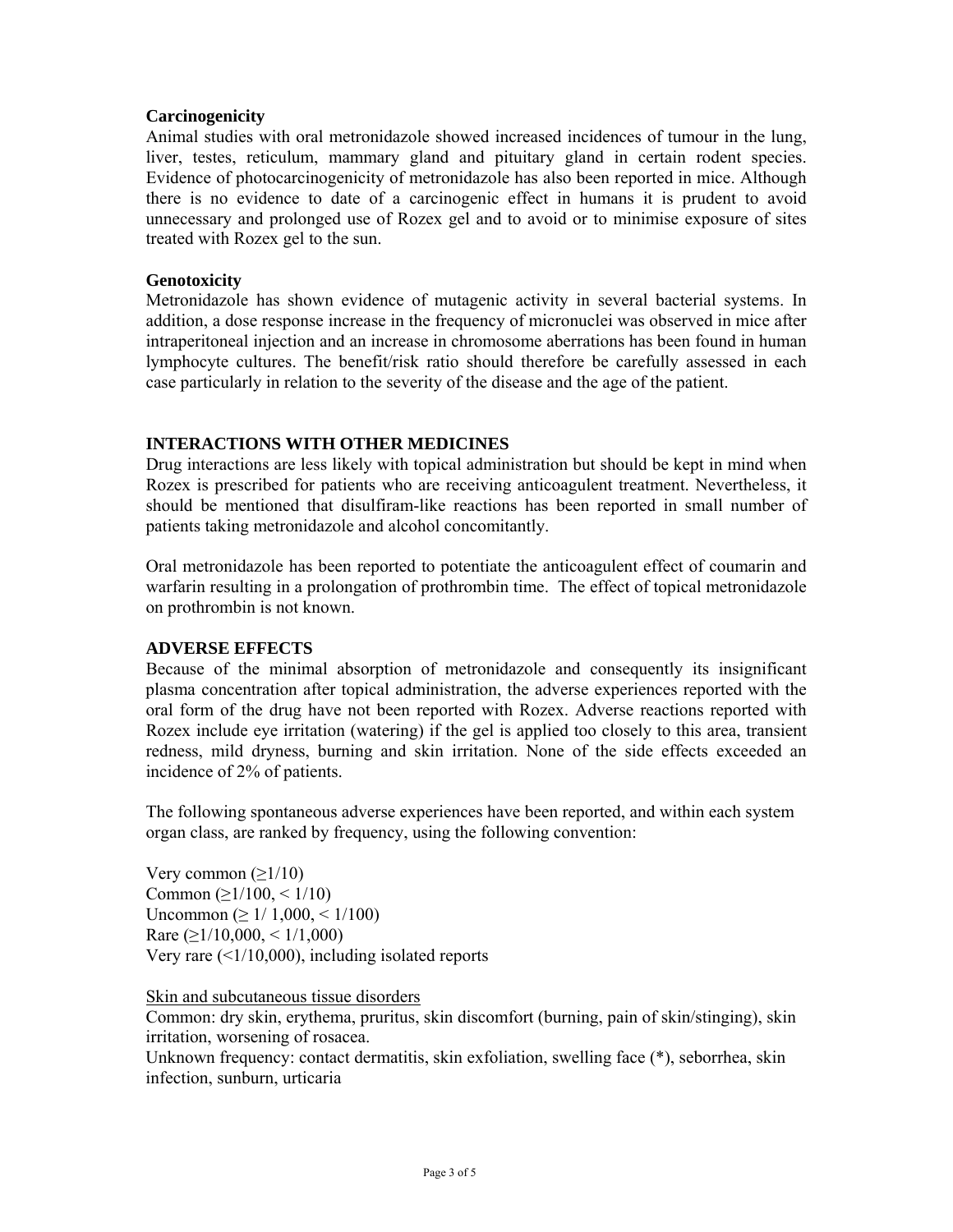Nervous System disorders: Uncommon: hypoesthesia, paraesthesia, dysgeusia (metallic taste), dizziness

Gastrointestinal disorders: Uncommon: nausea, gastritis

Respiratory System disorders: Uncommon: bronchitis, rhintis

Endocrine disorders: Rare: hypothyroidism

Musculoskeletal: Rare: bursitis, myalgia, osteoporosis.

Special senses: Rare: conjunctivitis

Body as a whole: Uncommon: abscess, accidental injury, flu symptom, infection

## **Post-marketing experience**

The following non-serious adverse experiences have been reported **s**ince 1995: contact dermatitis/allergic reaction; skin exfoliation, swelling face, local irritation, erythema, pruritis, burning, dryness, tightness, discomfort, rash; hyperpigmentation, pigmentation disorders, hypertrichosis; facial oedema; eyelid oedema; treatment failure (worsening of rosacea); watery eyes; metallic taste; tingling or numbness in the extremities; nausea; other (zoster lesion, pustules on the nose and vesicular bullous eruptions). The causal relationship with topical metronidazole has not been unequivocally established for these adverse experiences.

## **DOSAGE AND ADMINISTRATION**

*Adults*. Apply and rub in a thin film of gel twice daily, morning and evening, to entire affected areas of the skin after washing.

*Elderly*. The dosage recommended in the elderly is the same as that recommended in adults. *Children*. Not recommended.

Areas to be treated should be cleansed before application of gel. Patients may use cosmetics after application of the product.

Significant therapeutic results should be noted within three weeks. Clinical studies have demonstrated continuing improvement over nine weeks of therapy. In the absence of a clear clinical improvement, therapy should be stopped.

The average period of treatment is usually of three to four months. The recommended duration of treatment should not be exceeded.

# **OVERDOSAGE**

There is no human experience with overdosage of Rozex. The acute oral toxicity of the Rozex formulation was determined to be greater than 5g/kg (the highest dose given) in albino rats.